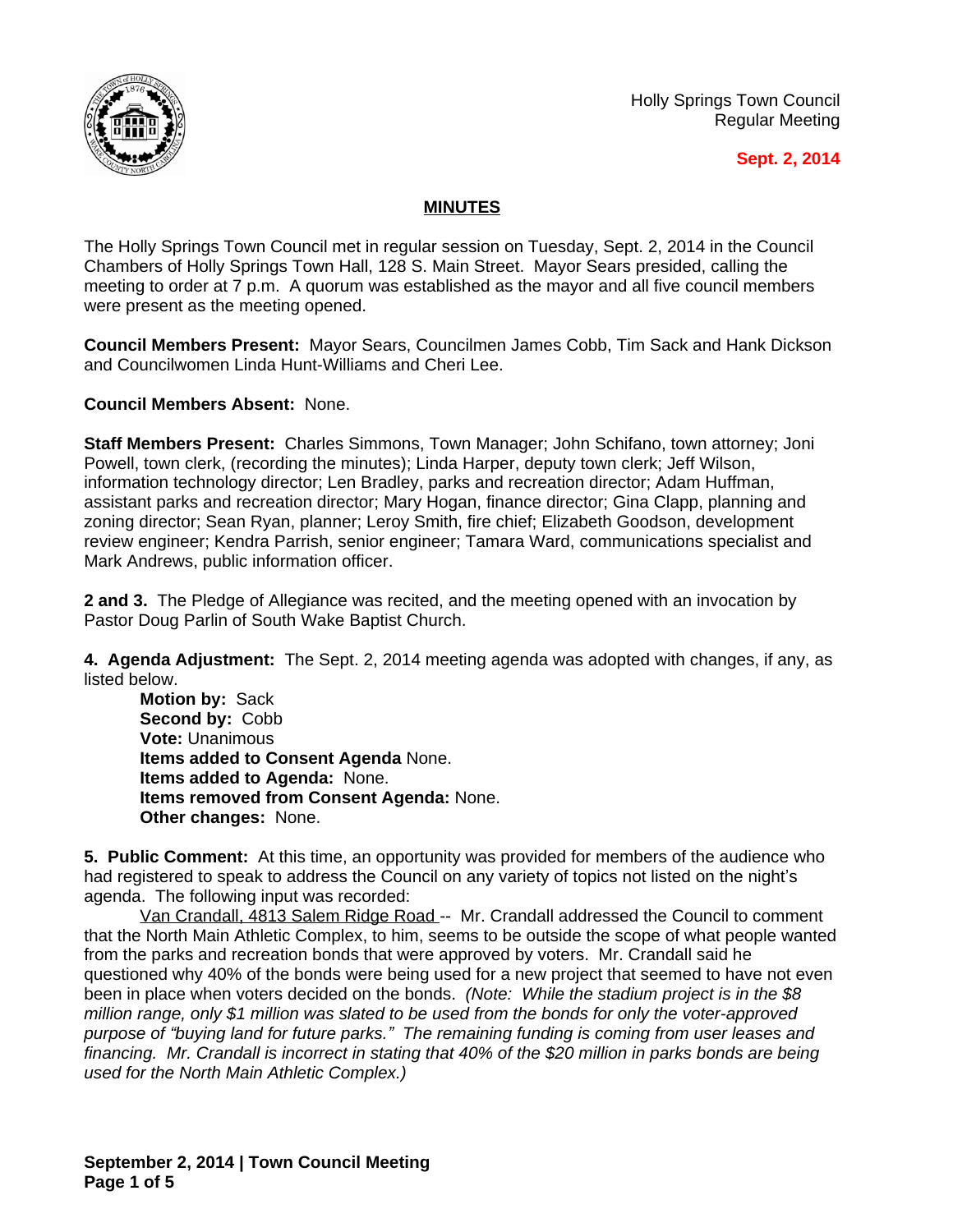**6a. Consent Agenda:** The Council approved a motion to approve all items on the Consent Agenda. The motion carried following a motion by Councilman Sack, a second by Councilman Cobb and a unanimous vote. The following actions were affected:

6a. Minutes – The Council approved minutes of the Council's regular meeting held Aug. 19, 2014.

6b. Governor's Highway Safety Program Budget Amendment – The Council adopted an amendment to the FY 2014-15 budget to accept and assign grant funds from the Governor's Highway Safety Program. *A copy of the budget amendment is attached to these minutes.*

6c. Resolution 14-23 -- The Council adopted Resolution 14-23 directing the town clerk to investigate the sufficiency of annexation petition A14-04 and setting a public hearing. *A copy of Resolution 14-23 is attached to these minutes.*

6d. Resolution 14-24 – The Council adopted Resolution 14-24 approving terms for a 2014 limited obligation bond issue to finance a grouping of capital improvements projects. *A copy of Resolution 14-24 is attached to these minutes.*

6e. Northern Lochridge Pump Station - The Council approved the preliminary site plan for the northern Lochridge pump station (14-16-01-PSS.).

6f. Southern Lochridge Pump Station – The Council approved the preliminary site plan for the southern Lochridge pump station (14-16-02-PSS.).

6g. Budget Amendment, \$6,500 – The Council adopted a \$6,500 amendment to the FY 2014- 15 budget to cover the acquisition of easements for sidewalk construction.*A copy of the budget amendment is attached to these minutes.*

6h. Discount Tire Extension – The Council approved an extension of the plan approval expiration for Discount Tire.

6i. New Hill Place and Logan's Manor Plan Extensions – The Council approved extensions of various plan approval expirations.

6j. Budget Amendment Report – The Council received monthly report of amendments to the FY 2014-15 budget approved by the town manager.*A copy of the budget amendment report is attached to these minutes.*

6k. Musco Sports Lighting for the North Main Athletic Complex – The Council ratified and entered contract with Musco Sports Lighting for the North Main Athletic Complex to include an extended warranty for a contract amount of \$855,250 as approved on Aug. 19.

**7a. 14-MAS-02, Lochridge Subdivision -** Mr. Ryan said town staff has received a request for a single-family subdivision. The total number of lots proposed is 129 units. The property, which recently was annexed into the Town limits, is located approximately halfway between the proposed Union Ridge Subdivision and the intersection of Avent Ferry Road with New Hill-Holleman Road/Rex Road.

He said the property recently was rezoned to R-10 CU: Residential Conditional Use, with the following conditions

- 1. Gross residential density will not exceed 1.75 units per acre.
- 2. The minimum lot size north of Avent Ferry Road will not be less than 12,000 square feet. The minimum lot size south of Avent Ferry Road will not be less than 10,000 square feet.
- 3. The average lot size for the entire project will not be less than 12,000 square feet.
- 4. Each house shall provide at least a standard two car garage.
- 5. Vinyl siding shall be prohibited, except for accent elements of the façade, limited to 20% of the total façade area.
- 6. House foundations shall show at least twelve inches vertically of brick or stone veneer over the entire foundation.

Mr. Ryan said the proposed subdivision consists of 80.2 acres and 129 total dwelling units. These lot types range from 10,000 to 77,000 square feet, with an average lot size of nearly 17,000 square feet. The proposed density is 1.71 units per acre.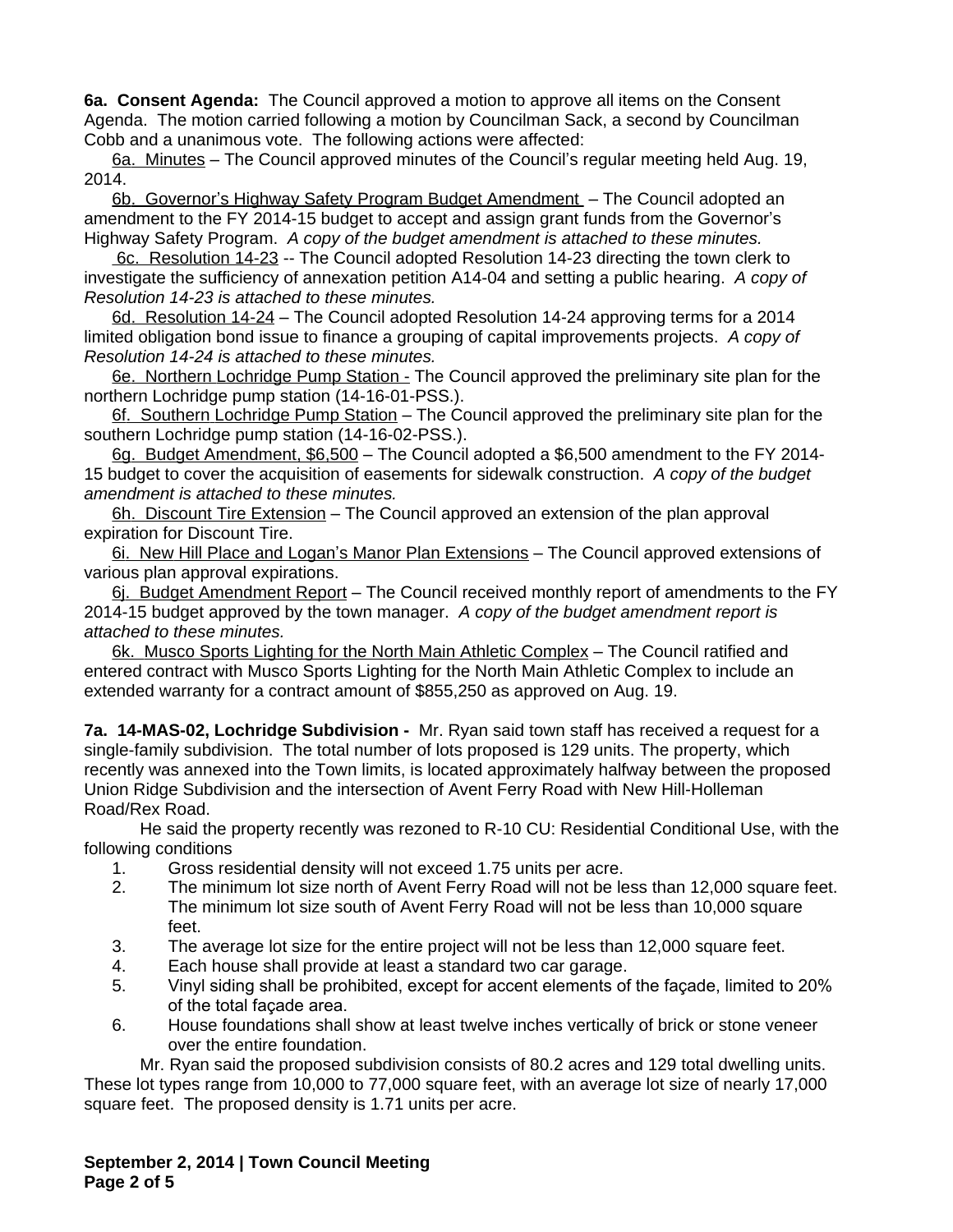Ms. Goodson explained the developer's request for an exception to the town's engineering standards for permission to have a dead-end road longer than 1,000 feet. She also explained that the subdivision would be on both sides of Avent Ferry Road and that the developer has requested a crosswalk across the roadway. She noted word from the North Carolina Department of Transportation that it would not favor a crosswalk unless the speed limit on this portion of Avent Ferry Road is reduced. Even then, she added, NCDOT would only say it would then evaluate the request for a crosswalk.

Councilwoman Lee said her concern is about traffic on Avent Ferry Road and how it and schools will be over-taxed with further development. She said she feels it is important to get NCDOT cooperation to get much-needed improvements to Avent Ferry Road.

**Action:** The Council approved a motion to grant an exception to Engineering Design and Construction Standards Section 3.02-E in association with Subdivision Plan #14-MAS-02 for Lochridge Subdivision to allow the length of a dead-end road to exceed the maximum of 1,000 feet as submitted by Priest, Craven & Associates, Project Number 2014-005.001, dated revised 8/11/2014.

**Motion By:** Sack **Second By:** Cobb **Vote:** Unanimous

**Action:** The Council approved a motion to approve Preliminary Plan 14-MAS-02 for Lochridge Subdivision as submitted by Priest, Craven & Associates, Project Number 2014-005.001, dated Revised 8/11/2014 with the following conditions:

- 1. The approval of this plan is contingent on the approval of the Infrastructure Reimbursement Agreement (IRA) by the Town Council. If the Town Council does not approval the IRA, the plan will need to be modified to meet the town's standard requirements with respect to road improvements on Avent Ferry Road.
- 2. This project will be required to meet Town's NPDES Phase II Post Construction Stormwater ordinance.
- 3. If any off site water facilities are needed to serve this project and are not completed and accepted by the Town at the time of the approval of this plan, then these facilities must be completed. The Town is not responsible for completion of off-site water facilities, and will not guarantee completion of such facilities by any other party, no plats or building permits will be issued by the Town until all necessary on and off site water infrastructure is completed or included as a part of this project.
- 4. A fee-in-lieu of upgrade will be required for this project for the downstream Pump Station and Force Main.
- 5. The following conditions must be addressed with first construction drawing submittal:
	- a. All items listed on the Stormwater Submittal Checklist, Form #16003, must be included with the first construction drawing submittal.
	- b. Provide all supporting information for the PCN application with the first construction drawing submittal.
	- c. Thoroughfares, collectors and boulevards will require a calculated pavement design with 1<sup>st</sup> construction drawing submittal. This may result in a pavement cross section bigger than the specified minimum. This will become a condition of plan approval.
	- d. Verify that the Sewer Report has not changed with additional design and survey information. The approved preliminary report included Preliminary Line Sizing, Downstream Evaluation and Pump Station components.
	- e. Provide a revised hydraulic study with field surveyed elevations to demonstrate the Town's Standards are met (especially fire hydrants 9, 14, 17)
	- f.Provide documentation in the form of a recorded plat of any required offsite sewer easements prior to first construction drawing submittal
	- g. A revised preliminary plan detailing the location of Cluster Mailbox Units shall be submitted to the Department of Planning & Zoning for review and approval.

**September 2, 2014 | Town Council Meeting Page 3 of 5**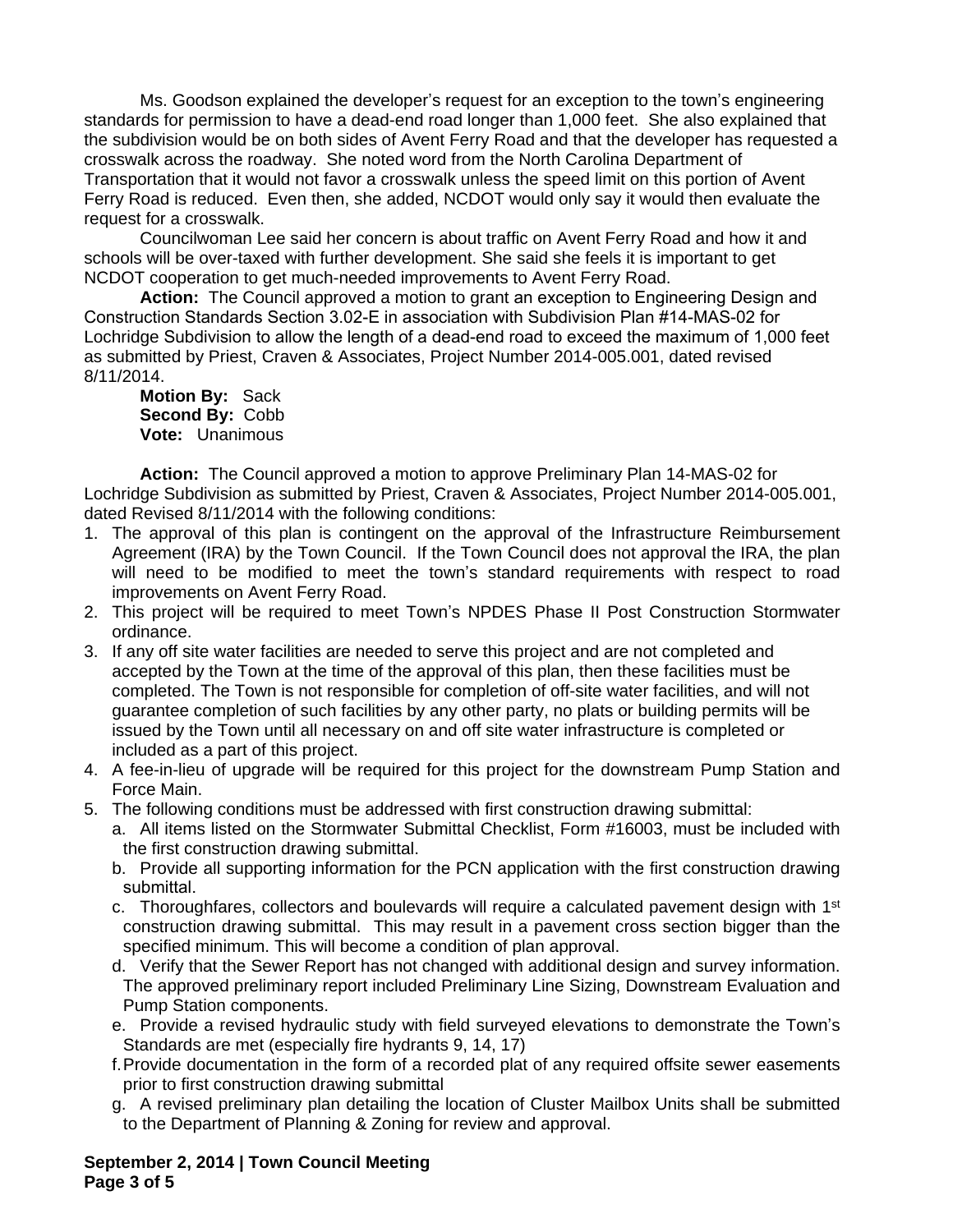- 6. The following conditions must be addressed prior to construction drawing approval:
	- a. Approval of Stormwater Management Plan is required prior to issuance of a land disturbance permit or construction drawing approval.
	- b. Payment of the Stormwater Fee-in-Lieu will be required prior to construction drawing approval.
	- c. Stormwater sureties are required on this project. A performance surety in the form of a bond, letter of credit or cash is required in the amount of 150% estimated construction cost of the stormwater BMP prior to the preconstruction meeting and a maintenance surety in the form of a cash escrow account in the amount of 35% the actual construction cost of the BMP is required at the end of the performance monitoring period for the project.
	- d. Provide draft covenants which establish Homeowner's Association to cover maintenance of street trees, private drainage easements, stormwater devices, maintenance of the entrance median, etc. HOA covenants shall be recorded with the first plat associated with this subdivision.
	- e. Pump station site must be platted and conveyed by deed to the Town of Holly Springs before pump station final acceptance.
	- f.The following note must be clearly reflected on the plats and construction drawings for the following lots (adjacent lot numbers). Pump station site owned by the Town of Holly Springs may be expanded in the future and there will be routine operation inspections and maintenance on the premises once the pump station is in operation.
- 7. The approval of this plan will require an exception by the Town Council to the Town's requirements for dead-end roadway length as shown on the Engineering Design and Construction Standards. If the exception is granted this item can be removed however if the exception is not granted, revised plans will be required to meet the dead end road length requirement.
- 8. Prior to this plan moving forward to Town Council for consideration, provide documentation from NCDOT of the ability to obtain approval and install a pedestrian crossing at the location proposed.

**Motion by**: Dickson **Second by**: Cobb **Vote:** Unanimous.

**7b. Avent Ferry Road Speed Limit Reduction -** Ms. Parrish said the Lochridge Subdivision is proposed to be located almost a mile past the Holly Pointe Subdivision on Avent Ferry Road. The current speed limit on Avent Ferry Road at this location is 55 mph.

She said according to the Lochridge plan, there will be lots on the north side of Avent Ferry Road as well as on the south side. A recreation and pool site will be on one side; therefore, residents will need to cross Avent Ferry Road via a pedestrian crossing.

Ms. Parrish said the developer has requested that the speed limit be reduced to 45 mph to provide a safer situation for crossing pedestrians. Staff recommends approval of this speed limit reduction request, and in addition, that high visibility paint striping and advanced signage be a requirement on the site plan.

She said if Town Council approves the speed limit reduction, a request will be forwarded to NCDOT. Implementation will require NCDOT approval.

There was much discussion about general traffic concerns on Avent Ferry Road, especially with adding a pedestrian crosswalk to the mix. In the end, the Council said the question before them to support a request to NCDOT to reduce the speed limit at this location made perfect sense.

**Action:** The Council approved a motion to endorse a speed limit reduction request from 55 mph to 45 mph along Avent Ferry Road from just west of the Lochridge Subdivision toward town to the point where the speed limit is 35 mph.

**Motion by**: Cobb **Second by**: Sack **Vote**: Unanimous.

**September 2, 2014 | Town Council Meeting Page 4 of 5**